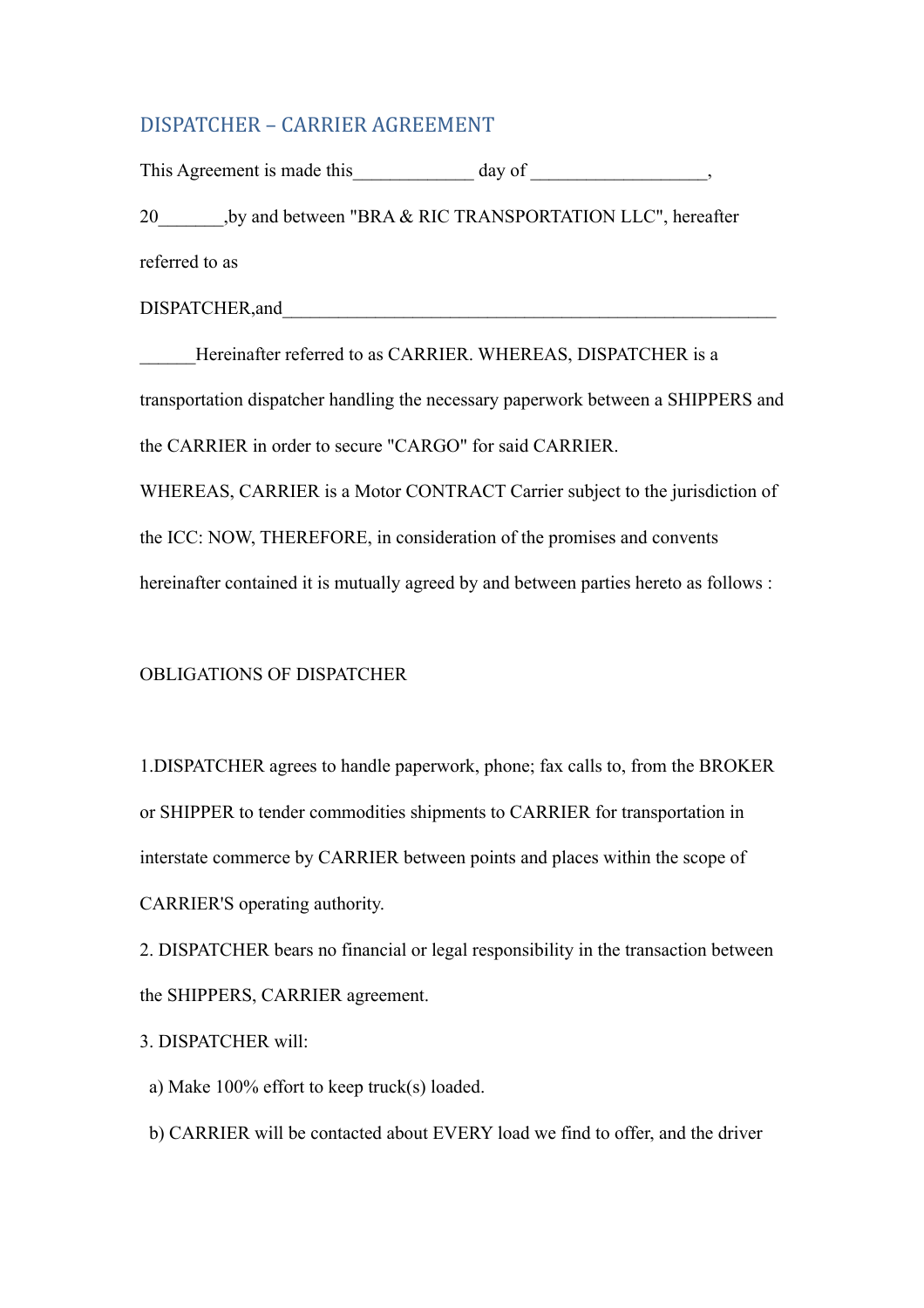c) Invoice the CARRIER at time of service; also provide a copy of each Load Confirmation Sheet CARRIER is being billed for.

4. CARRIER agrees to pay a fee of 10% or a flat fee of \$150 per-week after initial set up

5. CARRIER gives DISPATCHER authority to provide his/her signature for rate confirmation sheets, invoices and associated paperwork necessary for securing cargo and billing purposes.The terms of this agreement shall be perpetual,provided that either party may terminate same by giving 30 days written notice to the other. 6. SHIPPER agrees to pay CARRIER promptly, following receipt of a freight bill and proof of delivery of each shipment to its assigned destination,free of damage or shortage. The amount to be paid by SHIPPER to CARRI ER shall be established between parties on a per shipment basis prior to commencement of each individual shipment. A load confirmation including details of shipment and Revenue to be paid will be supplied via FAX or EMAIL by SHIPPER to CARRIER. Confirmation will be signed by DISPATCHER and returned via FAX or EMAIL to SHIPPER. Payments are due to the DISPATCHER for services rendered and payments that are due to the DISPATCHER for services rendered are not contingent on outstanding company payments due to the CARRIER for loads that he/she has hauled for the SHIPPER OR BROKER.

Failure to pay the DISPATCHER for services rendered will result in termination of contract and services immediately unless otherwise determined by the DISPATHER.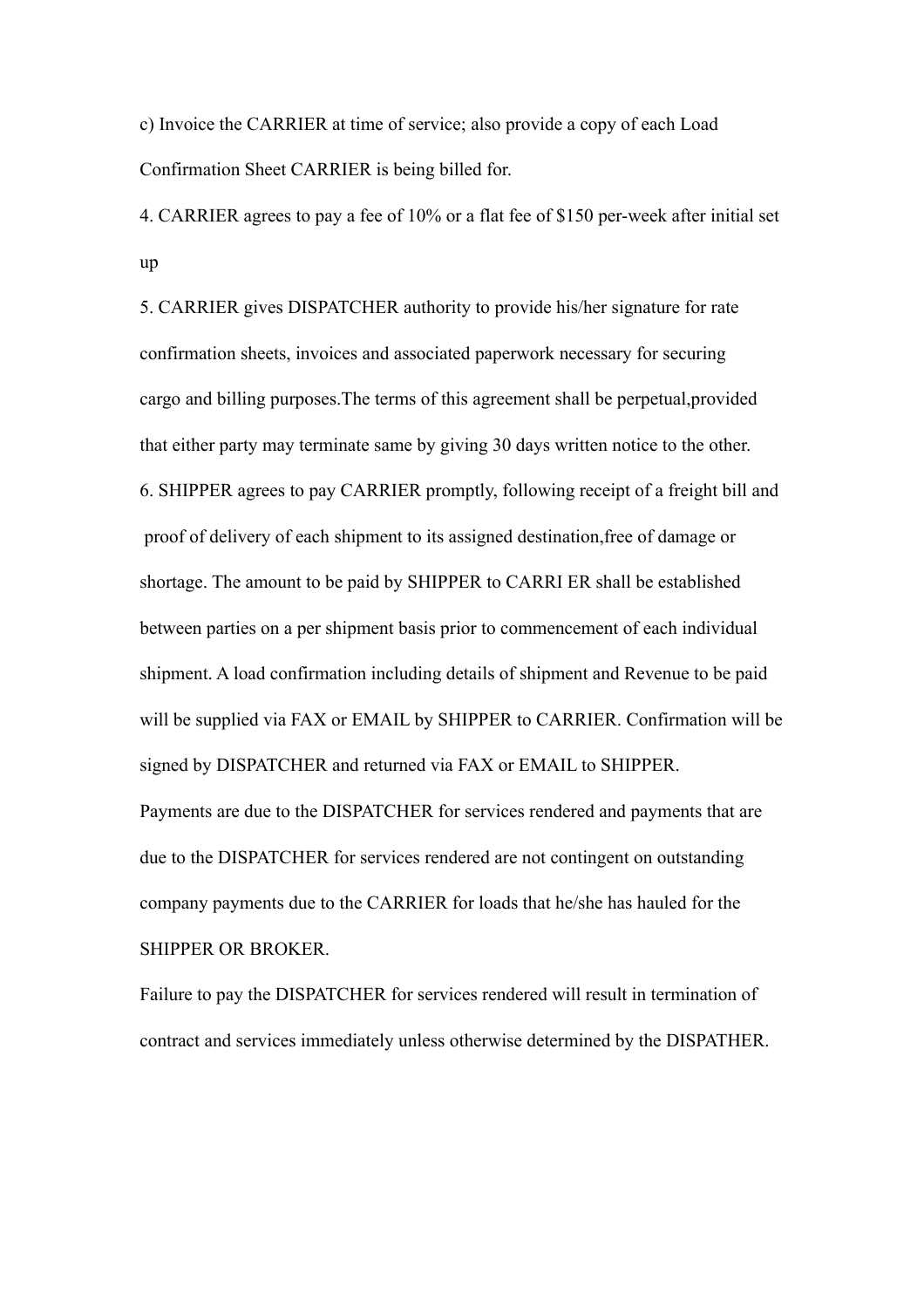| BRA & RIC TRANSPORTATION LLC " |
|--------------------------------|
| BY:                            |
| TITLE: Dispatcher/Owner        |
| DATE:                          |
| <b>CARRIER:</b>                |
| BY:                            |
| TITLE:                         |
| DATE:                          |
|                                |

### POWER OF ATTORNEY

| $MC\#$<br>Address<br>City<br><b>State</b><br>Zip<br>Phone()<br>Fax() | Company Name  |  |  |
|----------------------------------------------------------------------|---------------|--|--|
|                                                                      |               |  |  |
|                                                                      |               |  |  |
|                                                                      |               |  |  |
|                                                                      |               |  |  |
|                                                                      |               |  |  |
|                                                                      |               |  |  |
|                                                                      |               |  |  |
|                                                                      | Email Address |  |  |

I, hereby appoint BRA & RIC

TRANSPORTATION " of "444 WILLOW LANE HUETOWN, ALABAMA 35023", as

my Attorney-in-Fact ("Agent")."BRA & RIC TRANSPORTATION " agents shall have full power

and authority to act on my behalf. This power and authority shall authorize "BRA & RIC

TRANSPORTATION LLC " to manage and conduct affairs and to exercise all of my legal rights

and powers, including all rights and powers that I may acquire in the future.

''\_\_\_\_\_\_\_\_\_\_\_\_\_\_\_\_\_\_\_\_\_\_\_\_\_\_\_\_\_\_\_\_\_" powers shall include, but not be limited

to, the power to:

1. Contact shippers and brokers on my behalf for cargo.

2. Transfer of Paperwork (Carrier Packet, Rate Confirmations, Insurance Certificates, Invoices and all necessary Paperwork) to shippers.

3. Sign and Execute Rate Confirmations for freight on my behalf.

This Power of Attorney shall be construed broadly as a General Power of Attorney. The listing of Specific powers is not intended to limit or restrict the general powers granted in this Power of Attorney in any manner.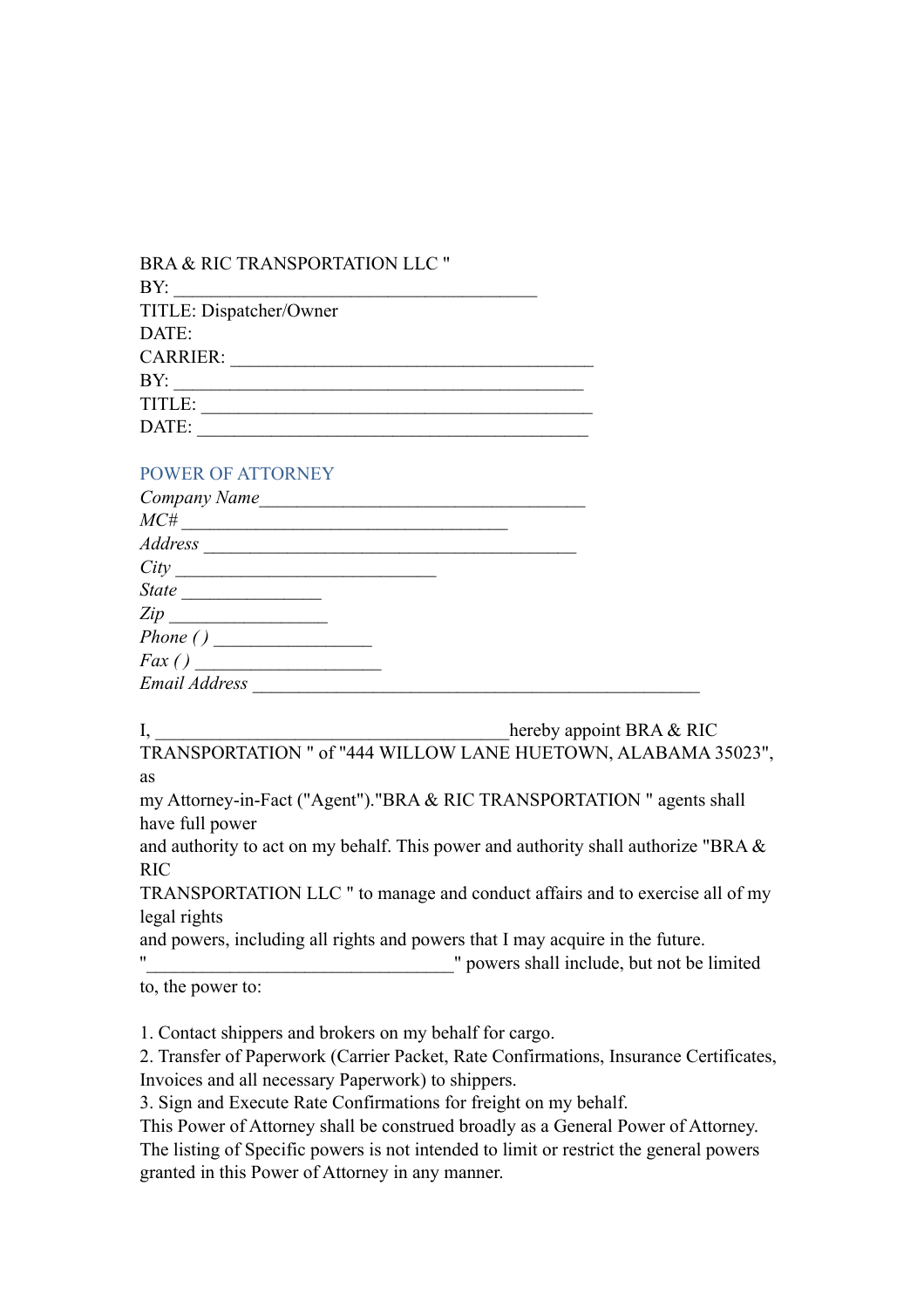"BRA & RIC TRANSPORTATION LLC " shall not be liable for any loss that results from a judgment error that was made in good faith. However, "BRA & RIC TRANSPORTATION LLC" shall be liable for willful misconduct or the failure to act in good faith while acting under the authority of this Power of Attorney.

I authorize my Agent to indemnify and hold harmless any third party who accepts and acts under this document. "BRA & RIC TRANSPORTATION LLC " shall be entitled to reasonable compensation for any services provided as my Agent. "BRA & RIC TRANSPORTATION LLC" shall be entitled to reimbursement of all reasonable expenses incurred in connection with this Power of Attorney. "BRA & RIC TRANSPORTATION LLC" shall provide an accounting for all acts performed as my Agent, if I so request or if such a request is made by any authorized personal representative or fiduciary acting on my behalf. This Power of Attorney shall become effective immediately and shall not be affected by my disability or lack of mental competence, except as may be provided otherwise by an applicable state statute. This is a Durable Power of Attorney. This Power of Attorney shall continue effective for (12 Months). This Power of Attorney may be revoked by me at any time by providing (30 Days) written notice to my Agent.

Dated \_\_\_\_\_\_\_\_\_\_\_\_\_\_\_\_\_\_\_\_\_\_\_\_\_\_\_\_\_, 20\_\_ \_\_\_\_\_\_\_\_\_\_\_\_\_\_\_\_\_\_\_\_\_\_\_\_\_\_\_\_\_\_\_\_Signature \_\_\_\_\_\_\_\_\_\_\_\_\_\_\_\_\_\_\_\_\_\_\_\_\_\_\_\_\_Printed Name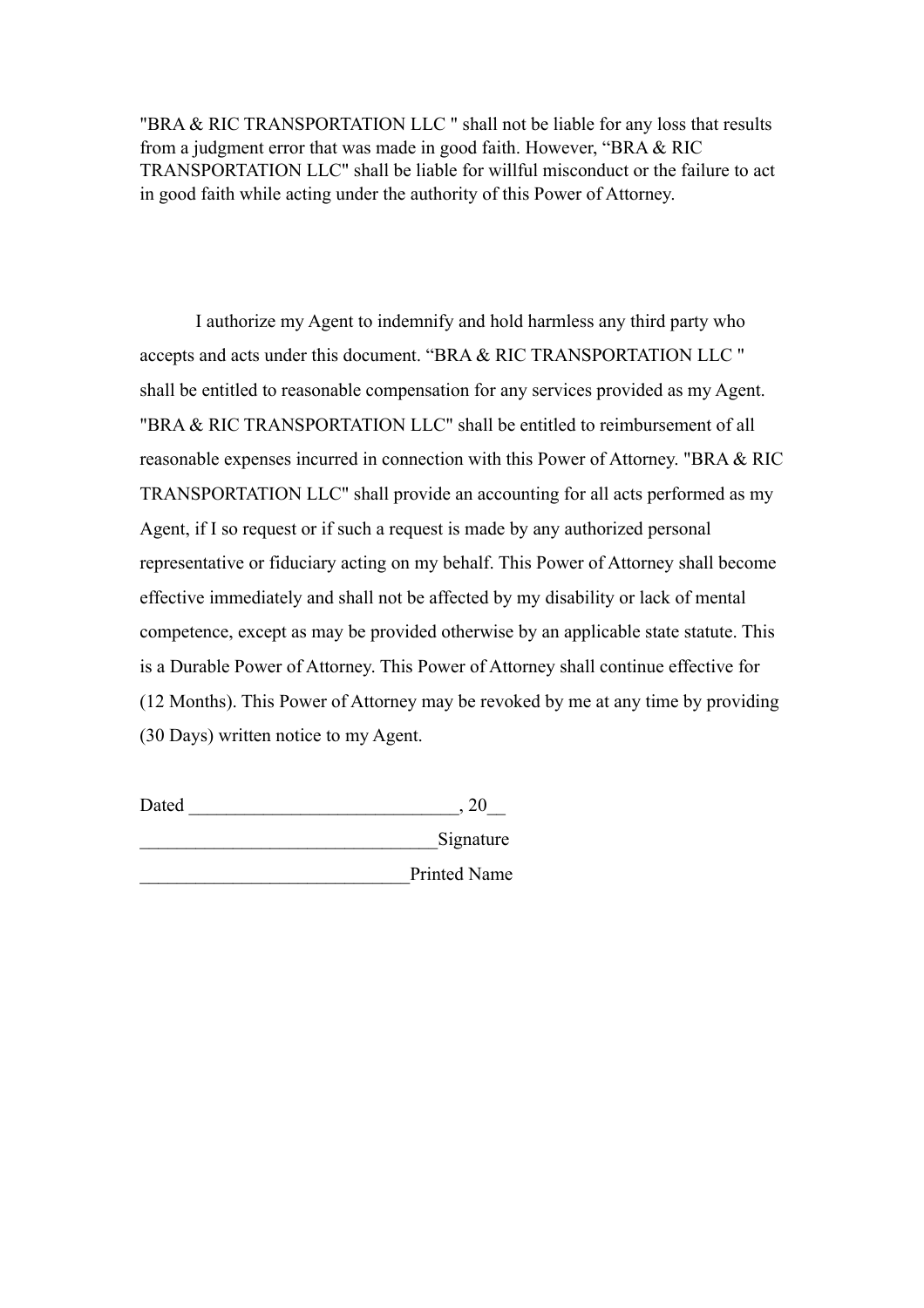### CARRIER / COMPANY PROFILE FORM

INSTRUCTIONS: Please complete this form giving us all the information that pertains to you and your company. The better informed we are, the better we will b e able to assist you. This form can be updated at any time by notifying us. This information is for our use only and will not be released to any third party without y our express written permission.

### PART- I: C ARRIER PROFILE INFORMATION SECTION:

| <b>COMPANY:</b>  | <u> 1980 - Jan Samuel Barbara, margaret e populazion del control del control del control del control de la control del c</u> |  |
|------------------|------------------------------------------------------------------------------------------------------------------------------|--|
| $D/B/A$ (If      |                                                                                                                              |  |
|                  | Any):                                                                                                                        |  |
| PHYSICAL         |                                                                                                                              |  |
|                  | ADDRESS:                                                                                                                     |  |
| <b>MAILING</b>   |                                                                                                                              |  |
|                  | ADDRESS:                                                                                                                     |  |
| CITY:            |                                                                                                                              |  |
| STATE:           |                                                                                                                              |  |
| ZIP:             | <b>MAIN CONTACT:</b>                                                                                                         |  |
|                  |                                                                                                                              |  |
| <b>EMERGENCY</b> |                                                                                                                              |  |
| <b>CONTACT</b>   | PHONE:                                                                                                                       |  |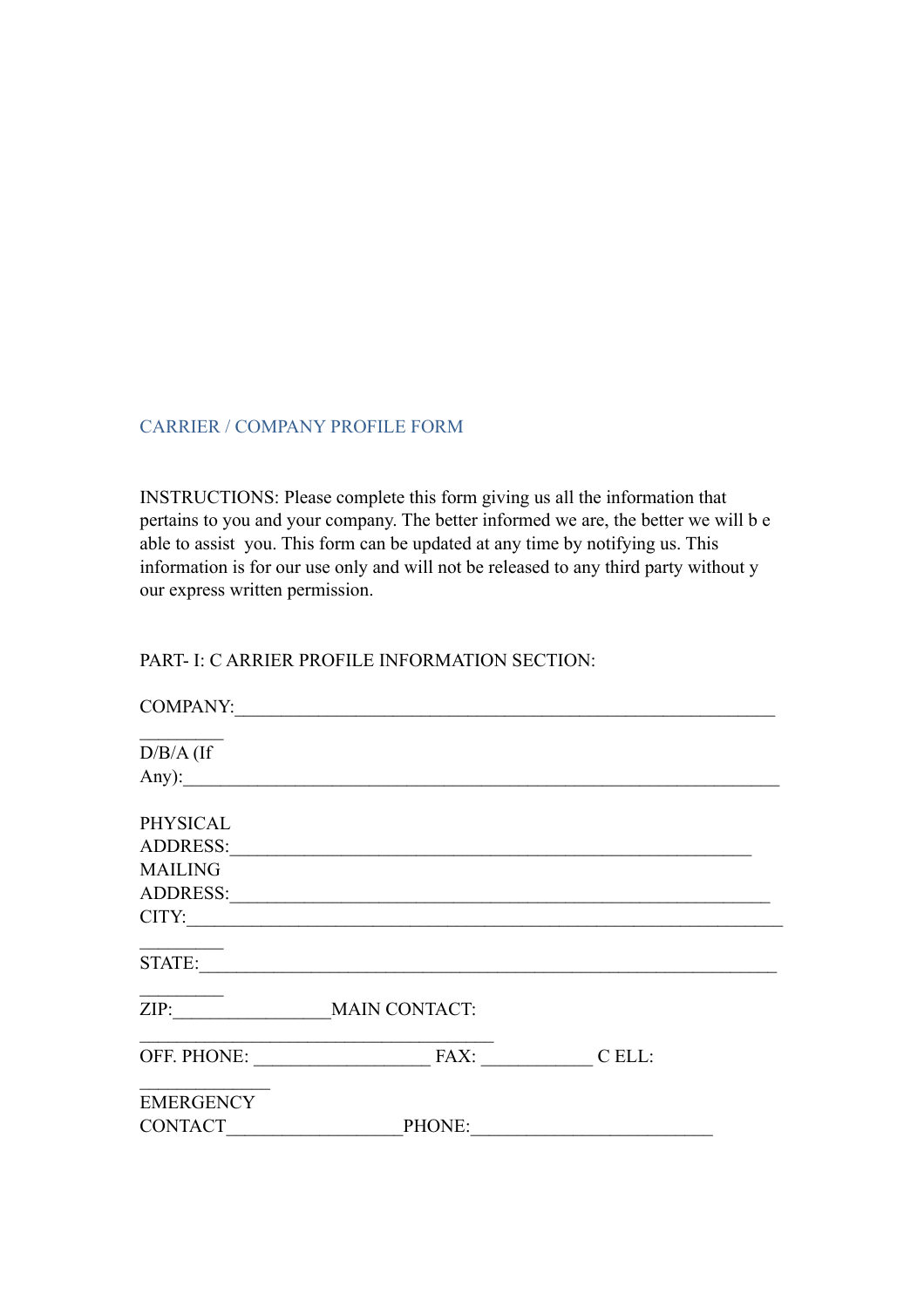EMAIL ADDRESS:

 $\mathbb{Z}$ WEBSITE IF ANY  $\mathcal{L}_\text{max}$  , and the contribution of the contribution of the contribution of the contribution of the contribution of the contribution of the contribution of the contribution of the contribution of the contribution of t  $\begin{picture}(150,10) \put(0,0){\dashbox{0.5}(10,0){ }} \put(150,0){\circle{10}} \put(150,0){\circle{10}} \put(150,0){\circle{10}} \put(150,0){\circle{10}} \put(150,0){\circle{10}} \put(150,0){\circle{10}} \put(150,0){\circle{10}} \put(150,0){\circle{10}} \put(150,0){\circle{10}} \put(150,0){\circle{10}} \put(150,0){\circle{10}} \put(150,0){\circle{10}} \put(150,$ MC# EIN# TWICCERTIFIED# HAZEMAT CERTIFIED#\_\_\_\_\_\_\_\_\_\_\_

PART-II: E QUIPMENT SECTION: (For more than one truck use the multiple truck form)

VAN E QUIPMENT

48'VAN: 53'VAN: AIRRIDE: VENTED: ETRACK: LOGISTICS: LOAD BARS: STRAPS: PADS: MAX LOAD WEIGHT: \_\_\_\_\_\_ COMMENTS:

REEFER E QUIPMENT:

48'REF:\_\_\_\_\_\_\_53'REF\_\_\_\_\_\_\_AIRRIDE:\_\_\_\_\_\_\_\_PALLETS:\_\_\_\_\_\_ ETRACK: LOAD BARS : COMMENTS:

FLATBED / SPECIALIZED E QUIPMENT: 45'FLAT: \_\_\_\_\_\_48'FLAT: \_\_\_\_ 53'FLAT: \_\_\_\_\_\_\_ 48'STEP DECK\_\_\_\_\_\_ 53'STEP DECK: RGN: THE SO SIZE:

RAMPS LEVELERS: CHAINS: STRAPS: TRAPS: \_\_\_\_\_\_\_ SIDES : \_\_\_\_\_ OVER SIZE: \_\_\_ MAX LOAD WEIGHT:

PART-III: SERVICE AREAS OF OPERATION: (Check all that apply)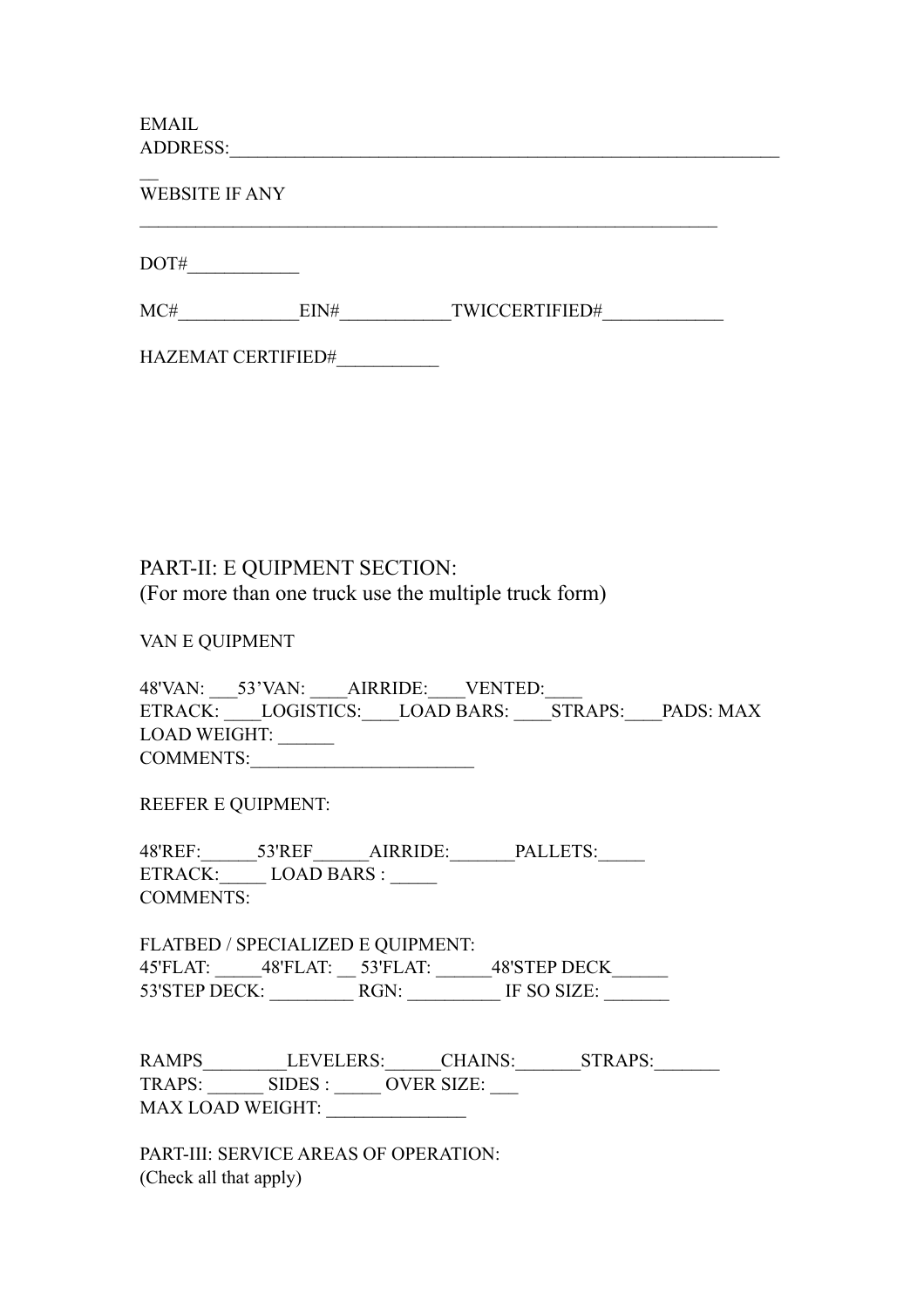United States: [48 States

| $[]$ AL<br>[]AR<br>$[$ $]$ AZ<br>[] CA<br>[] CO<br>$[]$ CT<br>$[]$ DE<br>[]FL<br>[] GA<br>$[ ]$ IA<br>$[ ]$ ID<br>$[]$ IL<br>$[$ $]$ $IN$<br>$[]$ KS<br>$[]$ KY<br>$\lceil$ $\lceil$ $\lceil$ $\lceil$ $\lceil$ $\lceil$<br>$[$ ] MA | $[$ ] MD<br>$[$ ] ME<br>$[$ $]$ MI<br>$[$ $]$ MO<br>$[$ ] MN<br>$[$ ] M<br>$[$ $]$ S<br>$[$ ] MT<br>$[$ $]$ NC<br>$[$ $]$ NO<br>$[]$ NE<br>$[$ $]$ NH<br>$[$   NJ<br>$[$ ] NM<br>$[$ $]$ NV<br>$[$ $]$ NY<br>$[$ ] OH<br>$[]$ OK<br>110R<br>[] PA<br>$[]$ RI | $[]$ SC<br>$[]$ SD<br>$[ ]$ TN<br>$[$ $]$ TX<br>$[]$ UT<br>[] VA<br>[ ] VT<br>[ ] WA<br>$[ ]$ WI<br>[ ] WV<br>[ ] WY |
|--------------------------------------------------------------------------------------------------------------------------------------------------------------------------------------------------------------------------------------|--------------------------------------------------------------------------------------------------------------------------------------------------------------------------------------------------------------------------------------------------------------|----------------------------------------------------------------------------------------------------------------------|
|--------------------------------------------------------------------------------------------------------------------------------------------------------------------------------------------------------------------------------------|--------------------------------------------------------------------------------------------------------------------------------------------------------------------------------------------------------------------------------------------------------------|----------------------------------------------------------------------------------------------------------------------|

Canada: [ ] AB [ ] BC [ ] MB [ ] ON [ ] QB [ ] K Mexico: []

Rate of Haul Information:

Please give us your minimum rate information. We understand that many f actors

will change this information. But this will give us a starting point.

MINUMUM RATE PER MILE: MAX PICKS: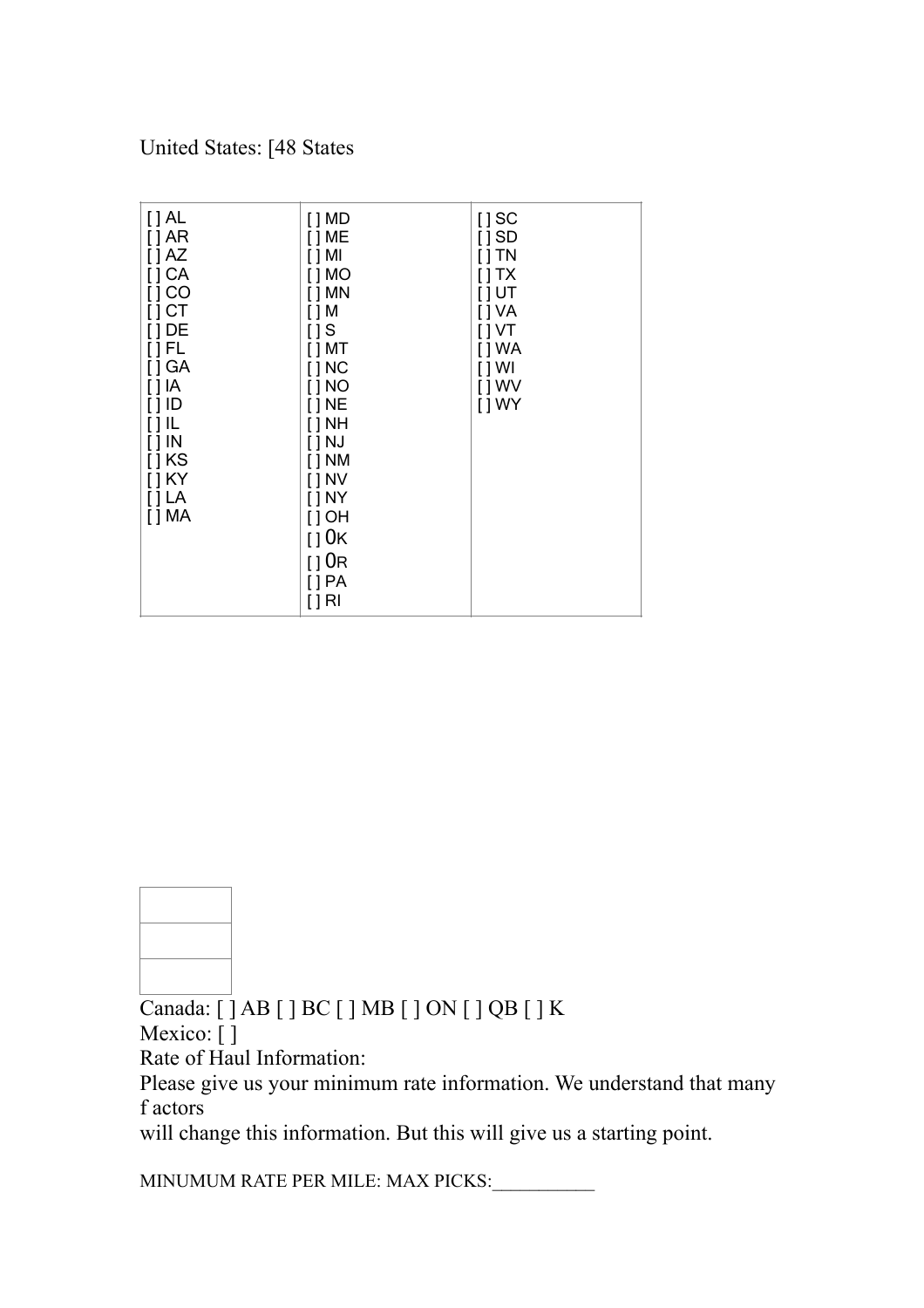COST PER EXTRA STOP:

MAX DROPS\_\_\_\_\_\_\_\_\_\_\_

## PART- IV: FACTORING INFORMATION:

If you use a factoring service, please provide us the following information. This will ensure that we only use brokers that are approved by your factoring company. FACTORING COMPANY **EXAMPLE 20** CONTACT: \_\_\_\_\_\_\_\_\_\_\_\_\_\_\_\_\_\_\_\_\_\_\_\_\_\_\_\_\_\_\_\_\_\_\_\_\_\_\_\_\_\_\_\_\_\_\_\_\_\_\_\_\_\_ PHONE: FAX: \_\_\_\_\_\_\_\_\_\_\_\_\_\_\_\_\_\_\_\_\_\_\_\_\_\_\_\_\_\_\_\_\_\_\_\_\_\_\_\_\_\_\_\_\_\_\_\_\_\_\_\_\_\_\_\_\_\_\_\_ WEBSITE: BILLING ADDRESS: \_\_\_\_\_\_\_\_\_\_\_\_\_\_\_\_\_\_\_\_\_\_\_\_\_\_\_\_\_\_\_\_\_\_\_\_\_\_\_\_\_\_\_\_\_\_\_ CITY: \_\_\_\_\_\_\_\_\_\_\_\_\_\_\_\_\_\_\_\_\_\_STATE: \_\_\_\_\_\_\_\_\_ ZIP CODE: \_\_\_\_\_\_\_\_\_\_\_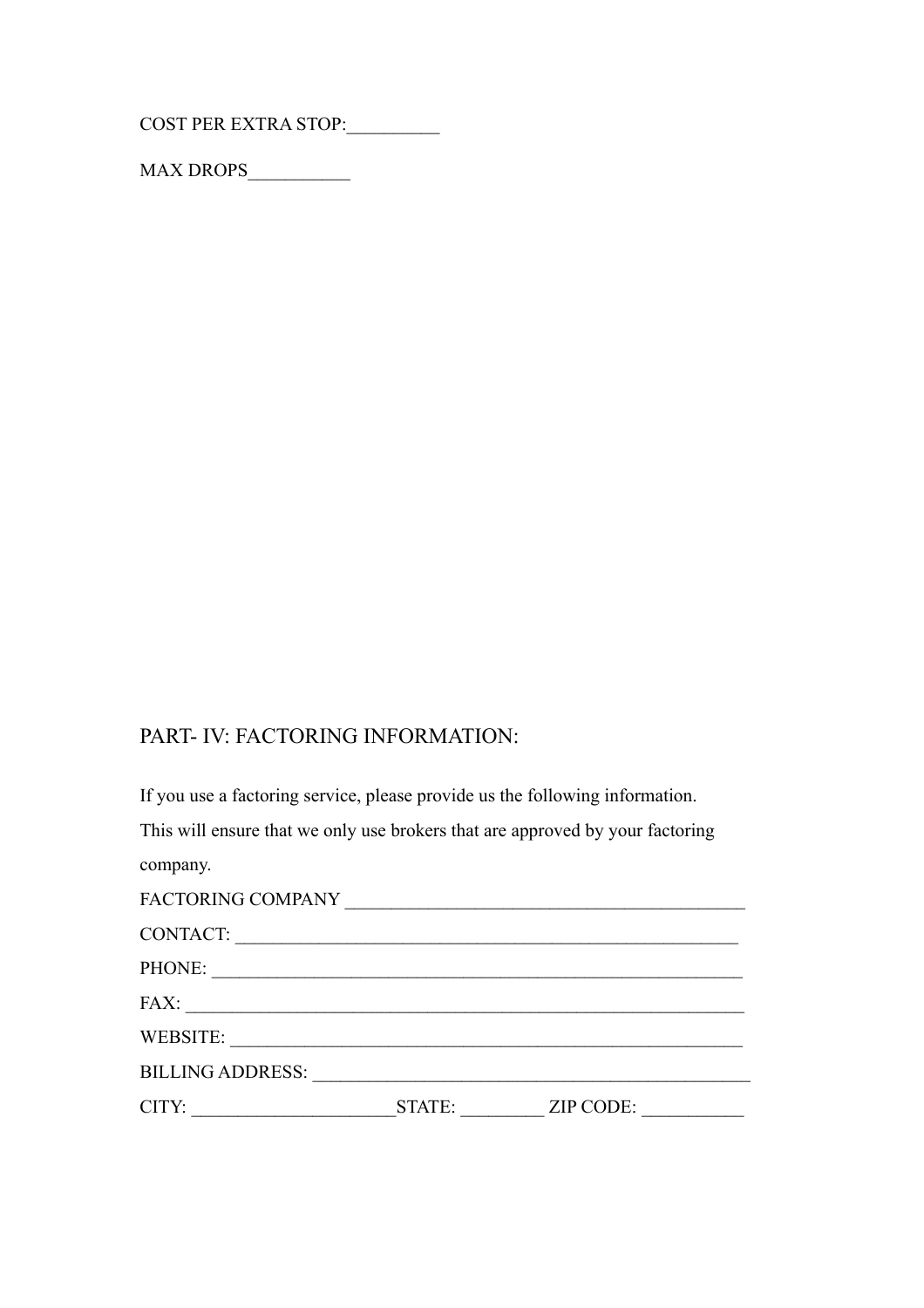## PART-V: INSURANCE INFORMATION:

 $\mathcal{L}_\text{max}$  , where  $\mathcal{L}_\text{max}$ 

Please note: We do require our carriers to maintain a minimum of \$1 Million in liability and \$100,000.00 in Cargo insurance. INSURANCE COMPANY:

| <b>CONTACT:</b> |        |          |
|-----------------|--------|----------|
| PHONE:          | FAX:   | EMAIL:   |
| <b>ADDRESS:</b> |        |          |
| CITY:           | STATE: | ZIPCODE: |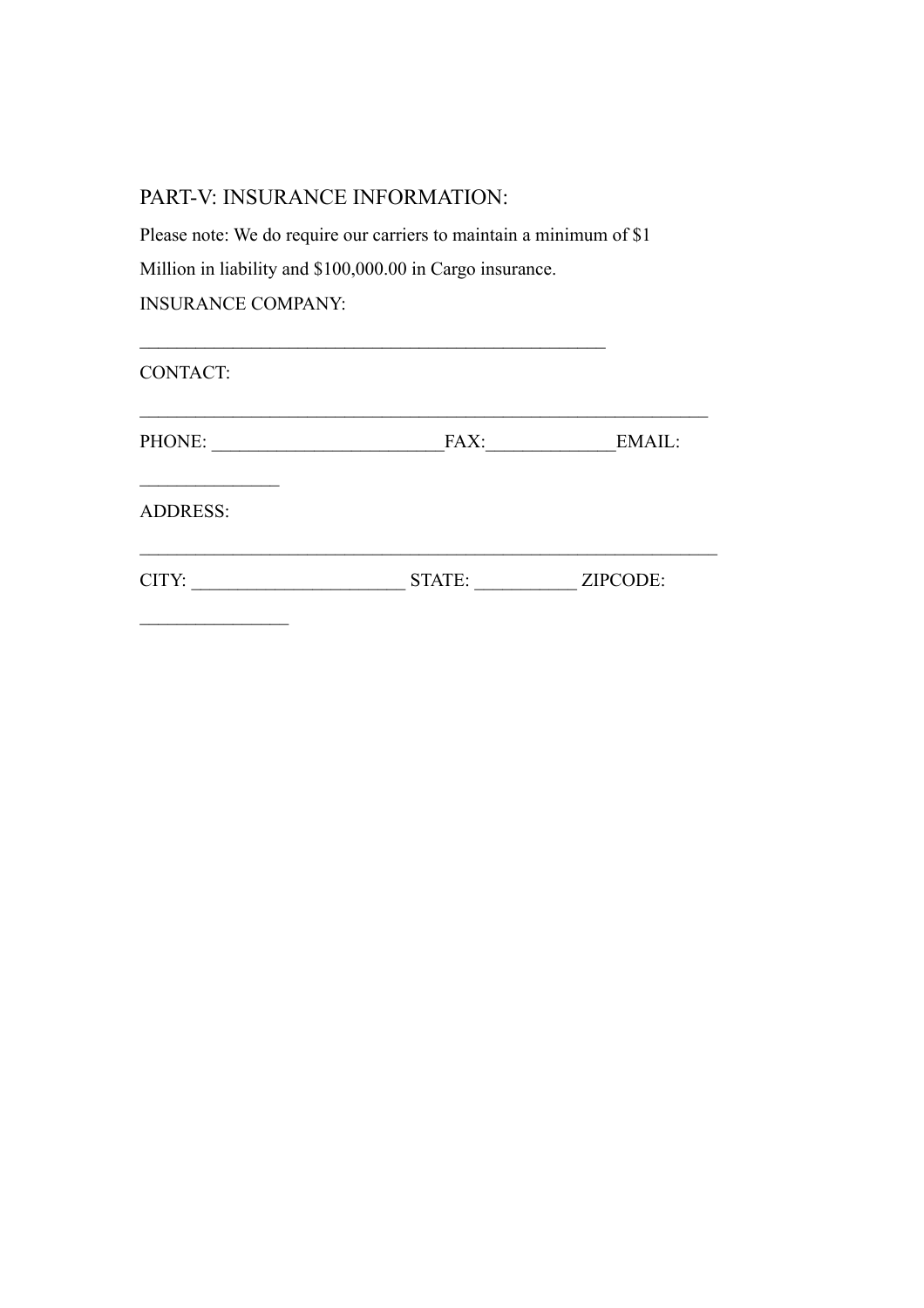# MULTIPLE TRUCK OPERATION FORM

Please complete this form if you are a trucking company with more than one (1) truck working under your authority.

Truck # Trailer# Max weight Driver cell

| Truck | Trailer | Max weight Driver | Cell |  |
|-------|---------|-------------------|------|--|
|       |         |                   |      |  |
|       |         |                   |      |  |
|       |         |                   |      |  |
|       |         |                   |      |  |
|       |         |                   |      |  |

Notes:

 $\mathcal{L}_\text{max}$ 

 $\frac{1}{2}$ 

1. Does the assigned driver have the right to make load decision for you?

2. Does the driver need to have a copy of the load confirmation?

3. Do we need to do the initial dispatch of the driver, or will you?

4. Other: \_\_\_\_\_\_\_\_\_\_\_\_\_\_\_

 $\mathcal{L}_\text{max}$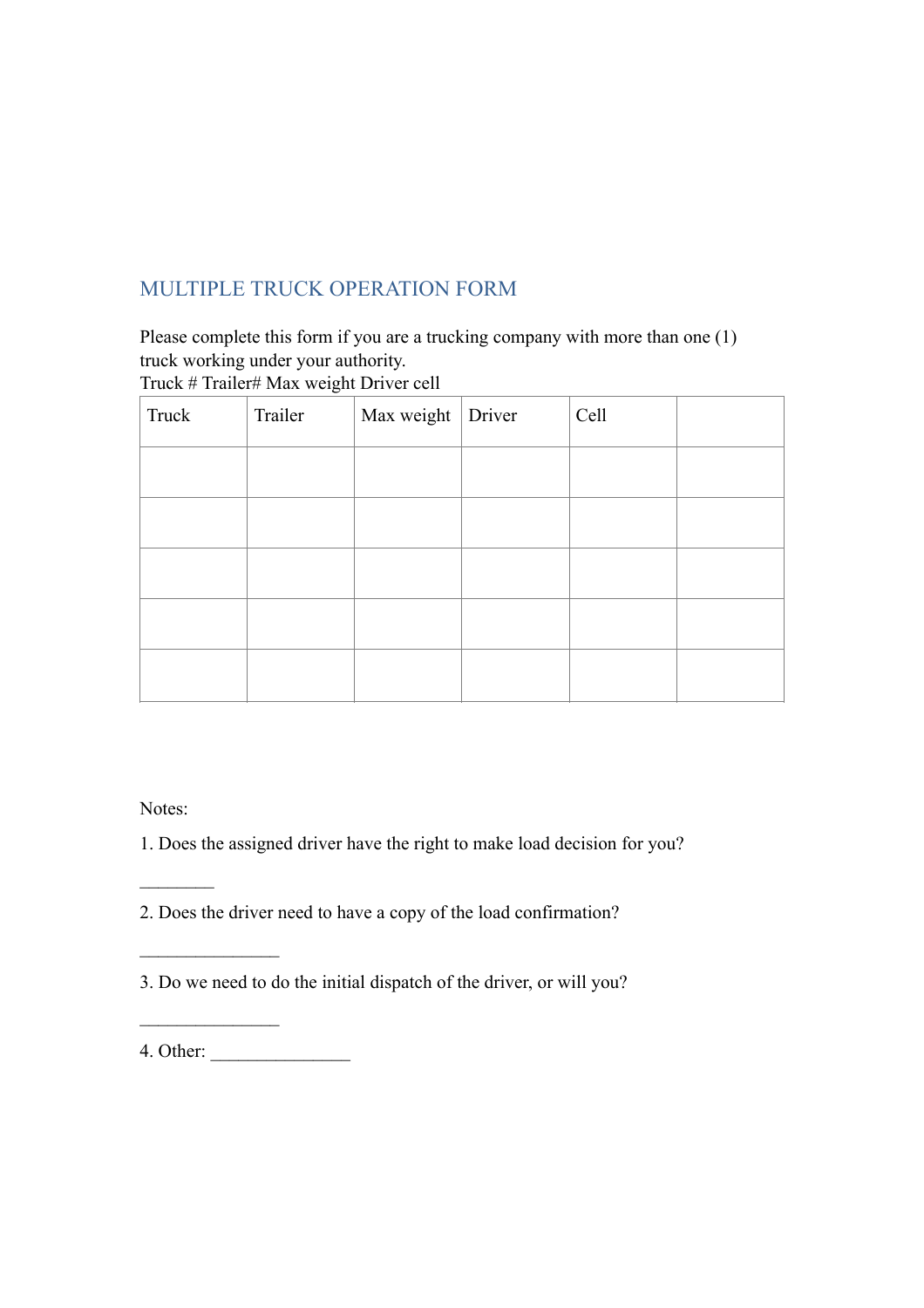## Credit/Debit Card Authorization Form

Please print out and complete this authorization and return to us.

All information will remain confidential.

 $\frac{1}{2}$ 

| Cardholder Name:                                                                                                                                                                                                                     |  |  |
|--------------------------------------------------------------------------------------------------------------------------------------------------------------------------------------------------------------------------------------|--|--|
| Billing Address: <u>and a series of the series of the series of the series of the series of the series of the series of the series of the series of the series of the series of the series of the series of the series of the se</u> |  |  |
|                                                                                                                                                                                                                                      |  |  |
| Credit Card Type: Visa Master-card Discover Am-ex                                                                                                                                                                                    |  |  |
| Debit Card                                                                                                                                                                                                                           |  |  |
| Credit Card Number:                                                                                                                                                                                                                  |  |  |
| <b>Expiration Date:</b>                                                                                                                                                                                                              |  |  |

Card identification Number (last 3 digit located on the back of the credit card: